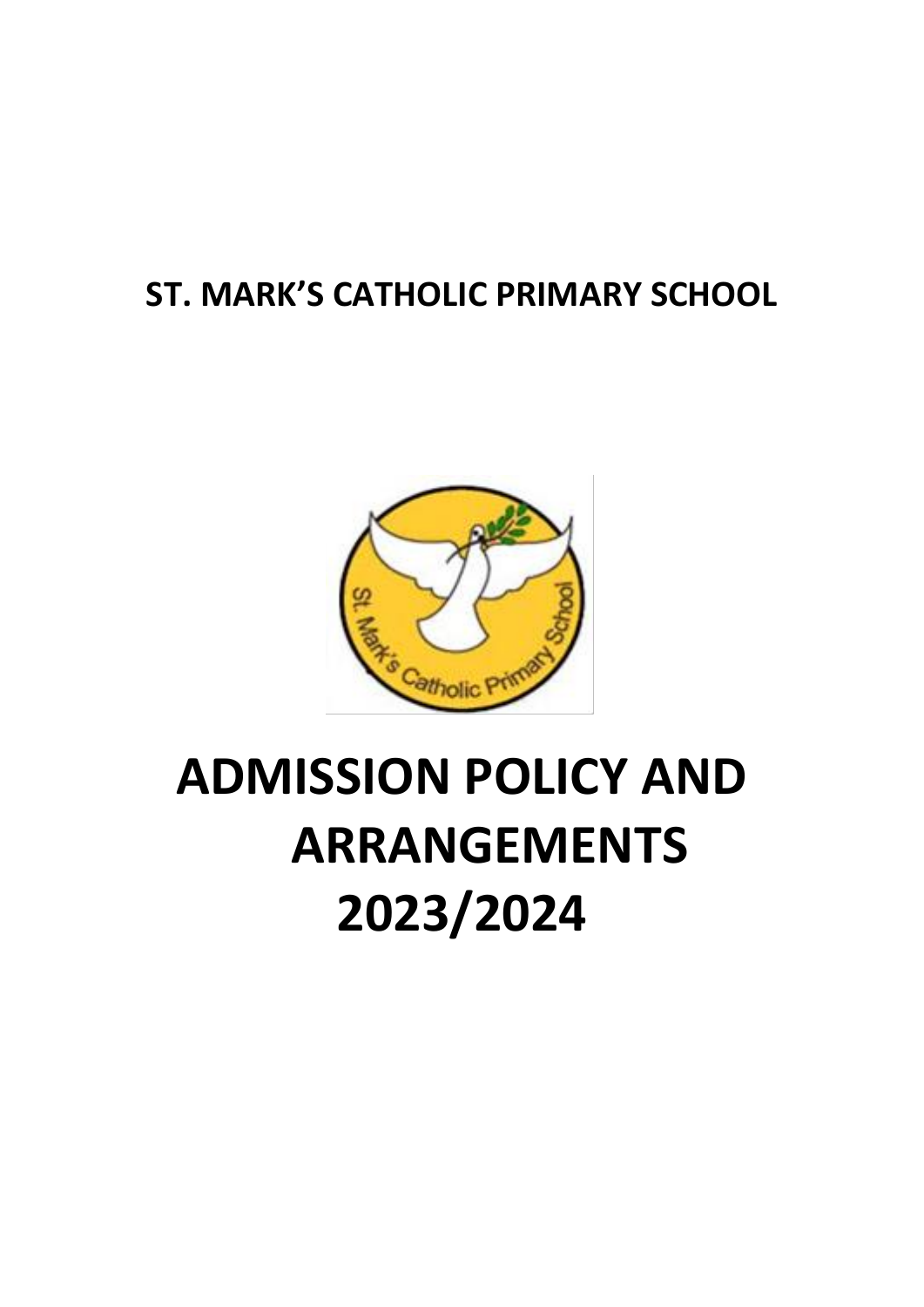#### **ST MARK'S CATHOLIC PRIMARY SCHOOL ADMISSION POLICY AND ARRANGEMENTS 2023/2024**

St Mark's is a Catholic School under the trusteeship of the Archdiocese of Liverpool. It is maintained by Knowsley Council. As a Voluntary Aided School, the Governing Body is the Admissions Authority and is responsible for taking decisions on applications for admissions. The co-ordination of admissions arrangements is undertaken by the Local Authority. For the school's year commencing September 2023, the Governing Body has set its admissions number at 30.

Our principal role as a Catholic school is to participate in the mission of the Catholic Church by providing a framework which will help children to grow in their understanding of the Good News and in the practice of their faith. The school will help the children develop fully as human beings and prepare them to undertake their responsibilities as Catholic in society. The school asks all parents applying for a place here to respect this ethos and its importance to the school community. This does not affect the rights of parents who are not of the faith of this school to apply for and be considered for a place here.

ADMISSIONS TO THE SCHOOL will be determined by the Governing Body. Parents must complete a Local Authority Preference Form or apply online via the website [www.knowsley.gov.uk/schooladmissions.](http://www.knowsley.gov.uk/schooladmissions) If you wish to have your application considered against that school's faith/denomination criteria then you should **ALSO** complete the Supplementary Form which is available from the school. All preferences listed will be considered on an equal basis and, where there are more applications than the number of places available, the following set of OVERSUBSCRIPTION CRITERIA will be applied:

- 1. Looked After Children and previously Looked After Children. This includes children who appear to have been in state care outside of England and ceased to be in state care as a result of being adopted.
- 2. Baptised Catholic children who have a sibling in the school at the time of admission.
- 3. Baptised Catholic children resident in the parish of St John Vianney (the part of the parish formerly referred to as St Mark).
- 4. Baptised Catholic children resident in other parishes.
- 5. Other children who have a sibling in the school at the time of admission.
- 6. Children from other Christian denominations. Proof of Baptism in the form of a Baptismal Certificate or confirmation in writing that the applicant is a member of their Faith community from an appropriate Minister of Religion is required.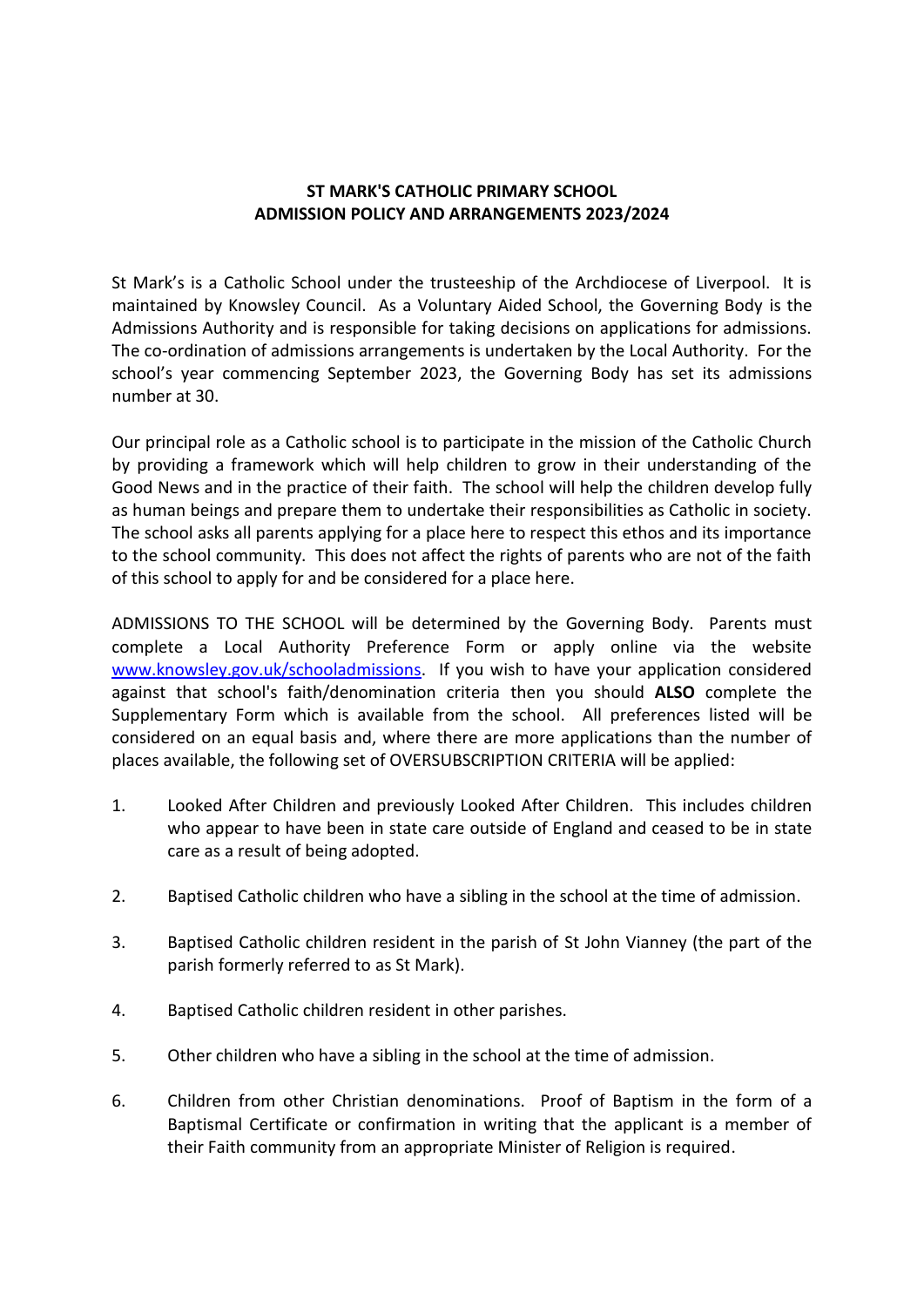- 7. Children of other faiths. An appropriate Faith Leader would need to confirm in writing that the applicant is a member of their faith group.
- 8. Other children.

If it is not possible to offer places for all applications within any criteria above then places will be allocated to the children who live nearest to the school. Distance will be measured by the local authority which will carry out straight line measurements ('as the crow flies') using a computerised Geographical Information System (GIS) based on the Local Land and Property Gazetteer (LLPG) data and national grid co-ordinates for the school and home address.

Children with a Statement of Special Educational Needs or Education Health Care Plan that names a school will be offered place without using the admission criteria and will count as part of the school's published admission number.

#### **Notes:**

- a. All applications submitted before the national closing date will be considered equally and included in the Local Authority initial allocation of school places. Applications received after the national closing date will be processed in accordance with the Knowsley admissions scheme for schools detailed in the Knowsley admissions information booklets.
- b. A Looked After Child is a child who is (a) in the care of a Local Authority, or (b) being provided with accommodation by a Local Authority in the exercise of their Social Services functions (under section 22(1) of the Children Act 1989. A previously Looked After Child is one who immediately moved on from that status after becoming subject to an adoption, child arrangements order or special guardianship order.

A child is regarded as having been in state care in a place outside of England if they were accommodated by a public authority, a religious organisation or any other provider of care whose sole purpose is to benefit society. Applications must be supported with appropriate evidence that the child has been adopted from state care.

c. All applicants are required to complete a Supplementary Information Form (SIF) in order to provide faith information if they wish their child to be considered within a faith criterion of the oversubscription policy. The SIF should be completed in addition to the home LA application form (preference form) and returned directly to the school by the closing date of 15 January. Applicants who complete a school SIF but do not name the school on the LA common application form will be disregarded. Applicants who do not complete a SIF will still be considered for a place in the school but cannot be considered as a faith applicant.

### **Definition of a Baptised Catholic**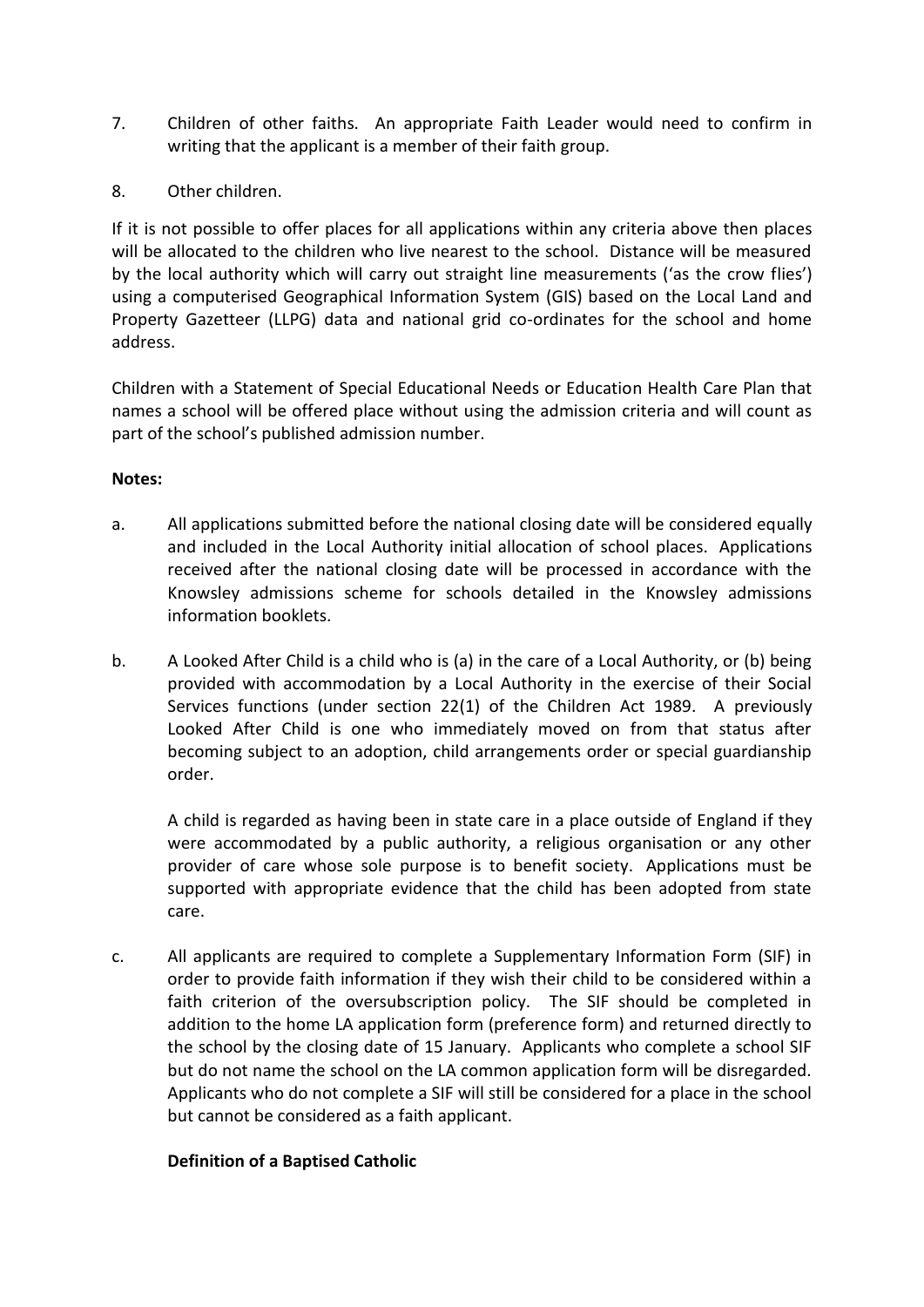For a child to be considered as a Catholic evidence of a Catholic Baptism is required.

A Baptised Catholic can also be defined as one who has been baptised by the Rites of Baptism of one of the various Churches in communion with the See of Rome (cf Catechism of the Catholic Church 1203). Written evidence of this baptism can be obtained by recourse to the Baptismal Registers of the church in which the baptism took place.

Or

A person who has been baptised in a separate ecclesial community and subsequently received into full communion with the Catholic Church by the Rite of Reception of Baptised Christians into the Full Communion of the Catholic Church. Written evidence of their reception into full communion with the Catholic Church can be obtained by recourse to the Register of Receptions, or in some cases a sub-section of the Baptismal Registers of the Church in which the Rite of Reception took place.

The Governing Body will require written evidence in the form of a Certificate of Reception before applications for school places can be considered for categories of 'Baptised Catholics'. A Certificate of Reception is to include full name, date of birth, date of reception and parent(s) name(s). The certificate must also show that it is copied from the records kept by the place of reception.

Those who have difficulty obtaining written evidence of baptism for a good reason, may still be considered as baptised Catholics but only after they have been referred to the parish priest who after consulting with the Episcopal Vicar, will decide how the question of baptism is to be resolved and how written evidence is to be produced in accordance with the law of the Church.

d. "Children of other Christian denominations" means: children who belong to other churches and ecclesial communities which, acknowledging God's revelation in Christ, confess the Lord Jesus Christ as God and Saviour according to the Scriptures, and, in obedience to God's will and in the power of the Holy Spirit commit themselves: to seek a deepening of their communion with Christ and with one another in the Church, which is his body; and to fulfil their mission to proclaim the Gospel by common witness and service in the world to the glory of the one God, Father, Son and Holy Spirit. An ecclesial community which on principle has no credal statements in its tradition, is included if it manifests faith in Christ as witnessed to in the Scriptures and is committed to working in the spirit of the above. All members of Churches Together in England and of CYTÛN are deemed to be included in the above definition, as are all other churches and ecclesial communities that are in membership of any local Churches Together Group (by whatever title) on the above basis. Other faiths are defined as organisations whose values are based on faith and/or beliefs, which have a mission based on social values of a particular faith.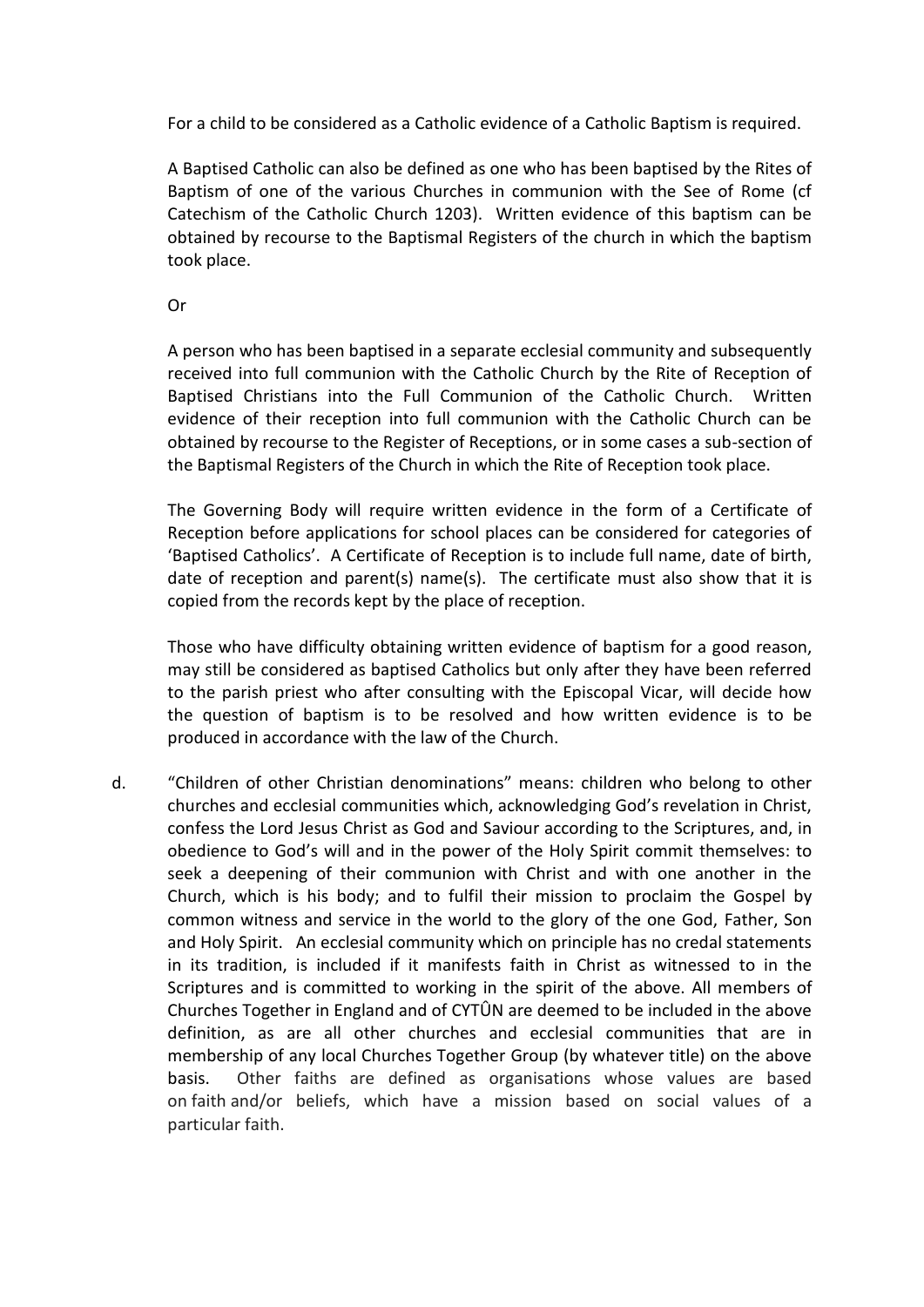Other faiths are defined as organisations whose values are based on faith and/or beliefs, which have a mission based on social values of a particular faith.

- e. Home address is considered to be the address where the child normally lives. Applicants should not state a childminder's or other relative's address. It may be necessary to carry out checks to confirm addresses given are genuine and parents may therefore be asked to provide documentary evidence of their child's home address.
- f. Sibling is defined in these arrangements as full, half or brother or step-brothers and sisters, adopted and foster brothers and sisters who are living at the same address and are part of the same family unit. This does not include cousins or other family relationships.
- g. A waiting list for children who have not been offered a place will be kept and will be ranked according to the Admission Criteria. The waiting list does not consider the date the application was received or the length of time a child's name has been on the waiting list. This means that a child's position on the list may change if another applicant is refused a place and their child has higher priority in the admissions criteria. The waiting list will be retained until at least the end of December of the relevant year of the admissions process.
- h. For 'In Year' applications received outside the normal admissions round, if places are available they will be offered to those who apply. Direct application to the school can now be made under this heading. If there are places available but more applicants than places then the published oversubscription criteria for the relevant year group will be applied. A waiting list for those who have not been offered a place will be kept until the end of the relevant academic term.
- i. If an application for admission has been turned down by the Governing Body, parents can appeal to an Independent Appeals Panel. Parents must be allowed at least twenty school days from the date of notification that their application was unsuccessful to submit that appeal. Parents must give reasons for appealing in writing and the decision of the Appeals Panel is binding on the Governors.
- j. The Governing Body reserve the right to withdraw the offer of a school place where false evidence is received in relation to the application.
- k. It is the duty of governors to comply with regulations on class size limits at Foundation Stage and Key Stage One. The Governing Body may exceed the regulations for twins and children from multiple births where one of the children is the  $30<sup>th</sup>$  child admitted. This also applies to in-year applicants who are looked after/previously looked after, children of UK service personnel or children who move into the area for whom there is no other school available within a reasonable distance.